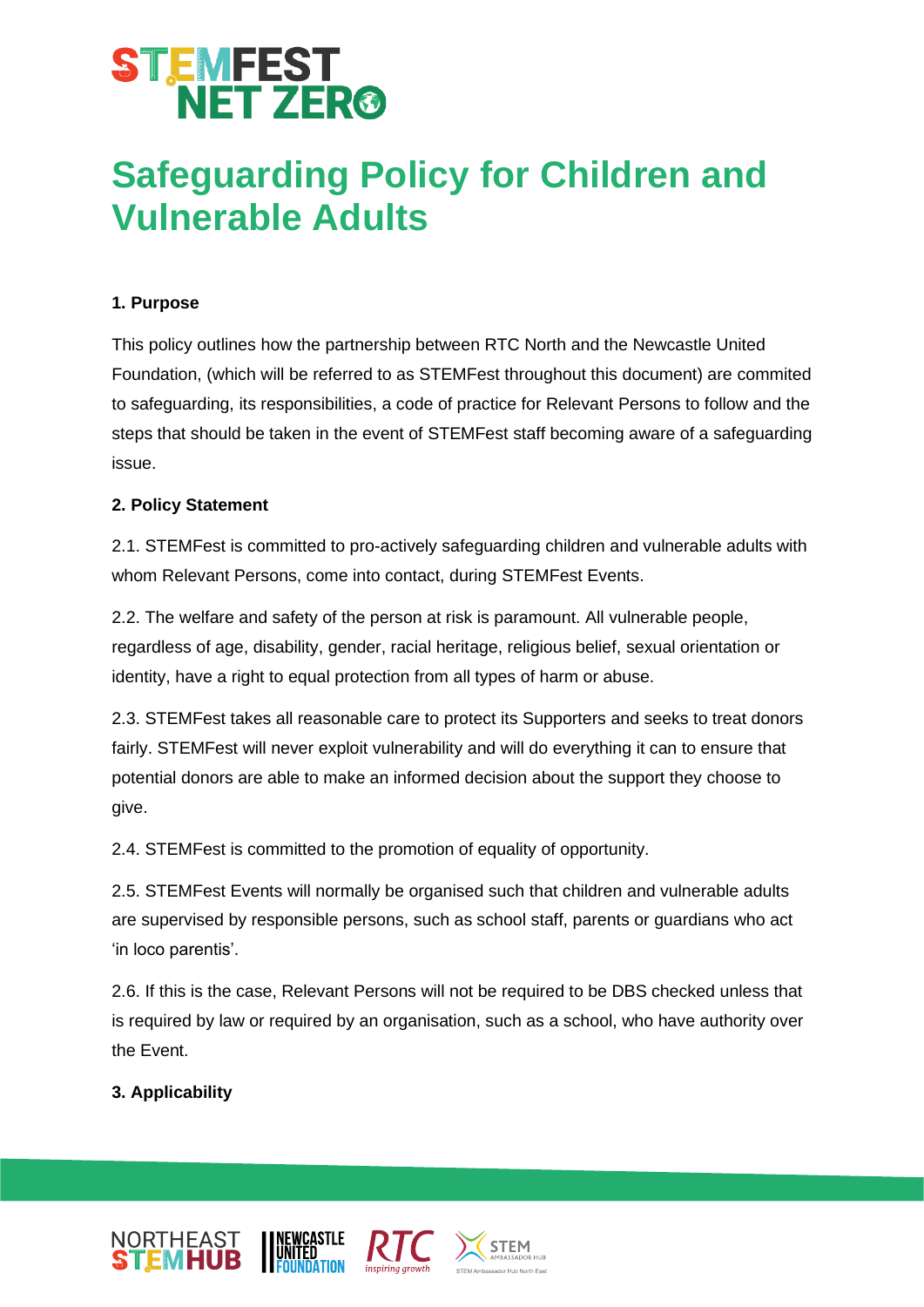### **STEMFEST<br>NET ZER®**

Safeguarding is more than recognising and responding to allegations of abuse. It is about making sure that people are safe by proactive planning and working. This policy applies to Relevant Persons attending any Event where children or vulnerable adults are present. For the absence of doubt, the terms 'attending' and 'present' apply not only to face to face engagement but also engagement by electronic or digital means, including, but not limited, to video conferencing, telephone interaction, messaging, social media platforms and the exchange of emails, images or other digital files.

### **4. Responsibility and Accountability**

4.1. The safeguarding lead of STEMFest is overall responsible for safeguarding, even if certain aspects of the work are delegated to others. They should proactively safeguard and promote the well-being and welfare of directors, staff, volunteers and others who come into contact with STEMFest. This is a key governance priority.

4.2. The issue of safeguarding is subject to regular reviews at event management level and is reported on by exception at management meetings.

4.3. The Nominated Lead for safeguarding policy and management of STEMFest is: Josh Minto, Education Relationships Manager at RTC North, who can be contacted at josh.minto@rtcnorth.co.uk

4.4. The Nominated Lead will have the following responsibilities:

• Provide information and advice on safeguarding and protection within the organization and ensure that any necessary training is carried out.

• Ensure that this Safeguarding Policy and associated procedures are adopted, implemented and regularly reviewed.

• Ensure that risk assessments are prepared as necessary and that a risk register is maintained as required by this procedure.

• Be the nominated recipient of reports of alleged abuse, and ensure that appropriate action is taken expeditiously, that the necessary record is kept and that relevant persons are kept informed of progress and outcomes.

• Ensure that any lessons learned as a result of an incident are disseminated and that any necessary policy or procedural changes are duly implemented and notified.





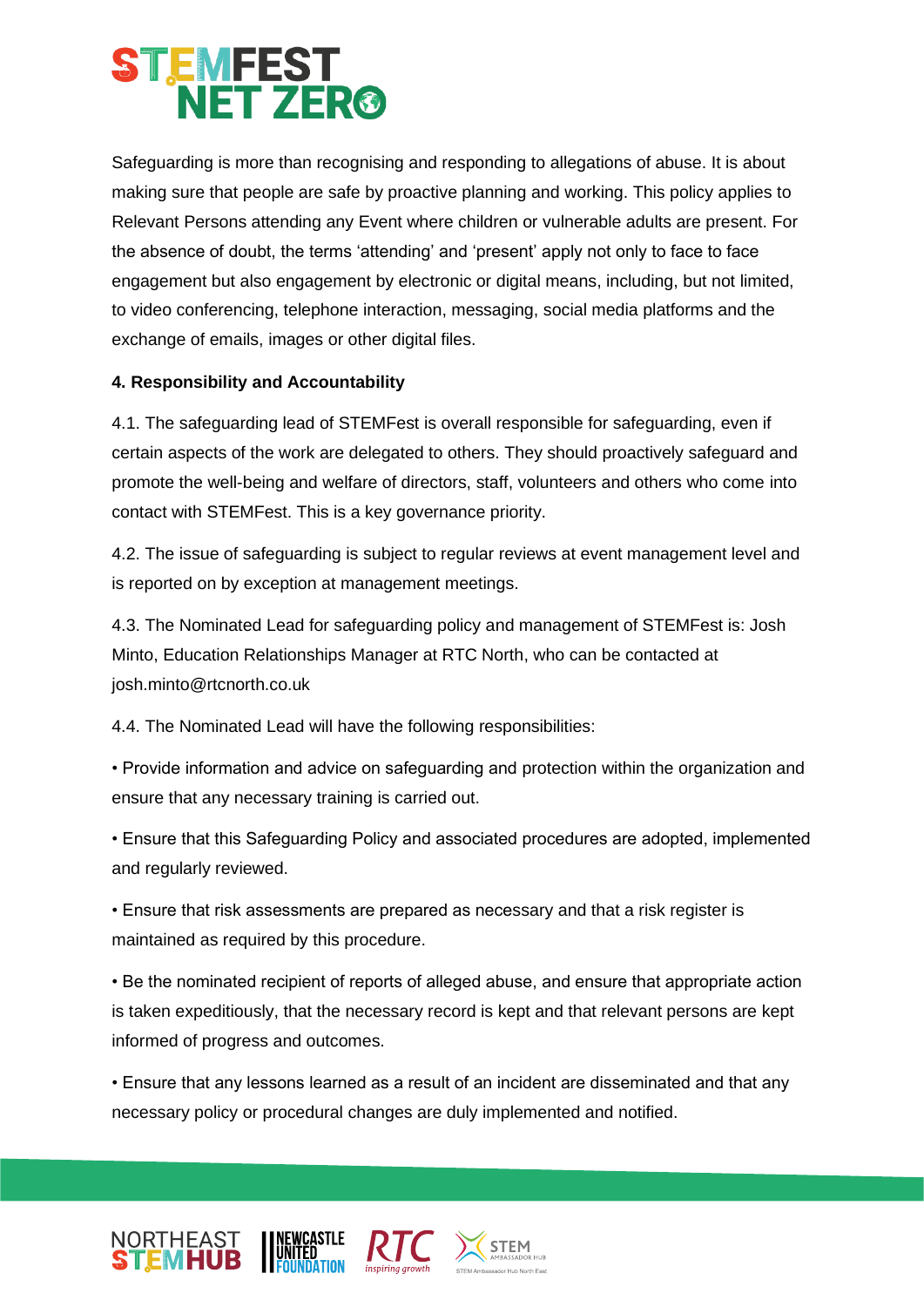# **STEMFEST<br>NET ZER®**

• Ensure that information on legislative changes and other developments, and examples of best practice, are noted and disseminated

#### **5. Risk Assessments**

Our event managers have a duty to manage risk and to protect the reputation and assets of STEMFest. It is therefore vital that event manager assess the risks that arise from the STEMFest's activities and operations involving children and vulnerable people and develop and put in place appropriate safeguarding policies and procedures to protect them. They must also undertake on-going monitoring to ensure that these safeguards are being effectively implemented in practice.

An appropriate Risk Register shall be maintained.

### **6. Code of Safer Working Practice**

Relevant Persons will be briefed on the expectations to follow, in working and volunteering with children and vulnerable adults. This brief will represent the behaviours which constitute safe practice. As such it will assist those working with children and vulnerable adults to do so safely and responsibly, enabling each to monitor their own standards of integrity and good practice. The brief sets clear expectations of behaviour and codes of practice which serve to reduce the possibilities of positions of trust being abused or misused, or false accusations being made.

### **7. Incident Reporting**

7.1. Relevant Persons need to be aware of their responsibilities for reporting concerns in relation to safeguarding matters.

7.2. Safeguarding concerns about children and vulnerable adults and others who come into contact with STEMFest will be diligently and promptly responded to, recognising the sensitivity it may hold for those involved. Where there is a concern, this must be reported to the Nominated Lead (see 5.3 above) immediately where possible, but at least within 24 hours, to determine what action, if any, must be taken. This will enable each situation to be investigated thoroughly, whilst treating the parties involved fairly and with sensitivity. It will also ensure that suitable steps are taken as a result of any investigations, which may include contacting the police and/or fulfilling the legal duty to refer information to the DBS and/or the Local Safeguarding Children Board (LSCB) or Local Safeguarding Adults Board (LSAB) as